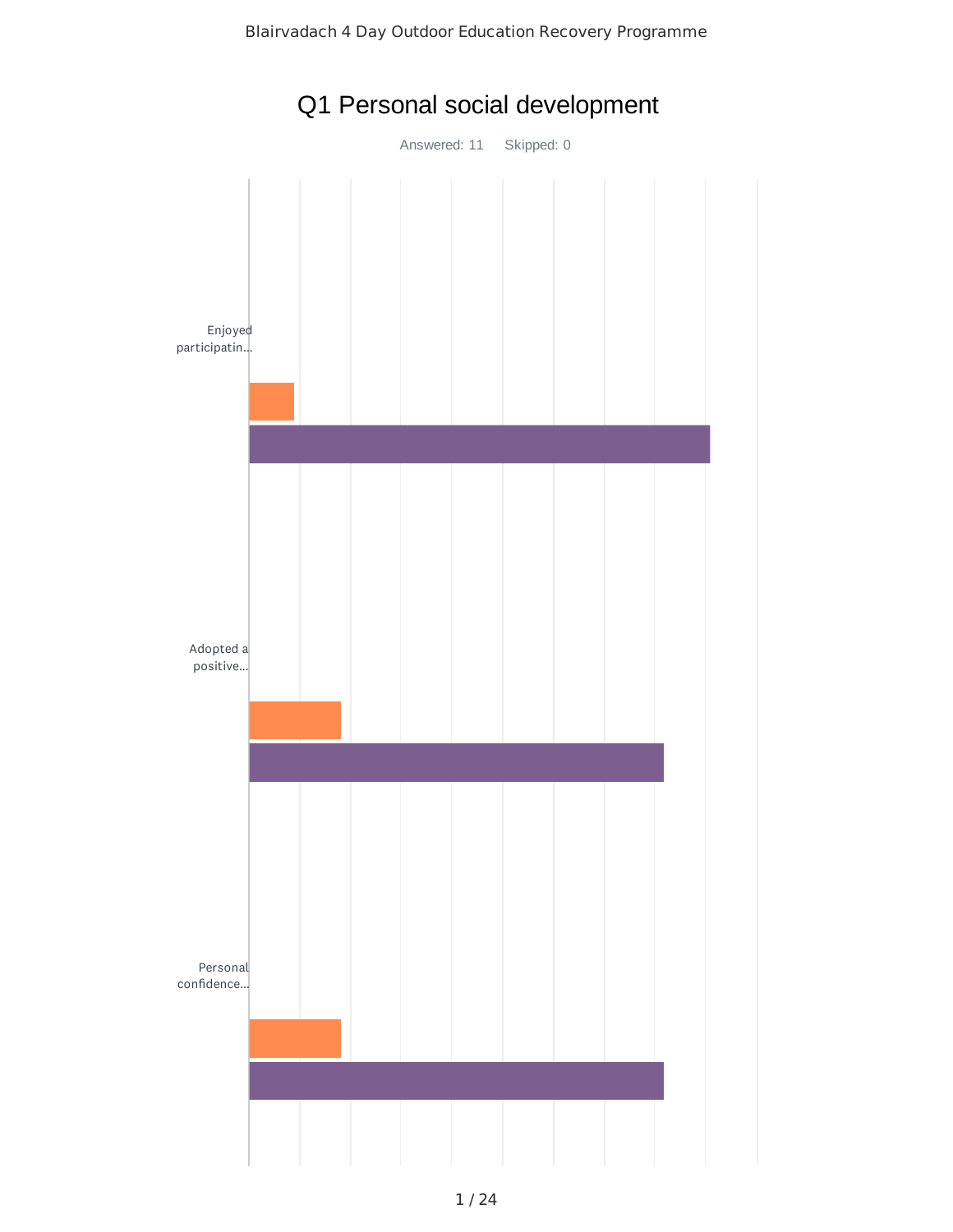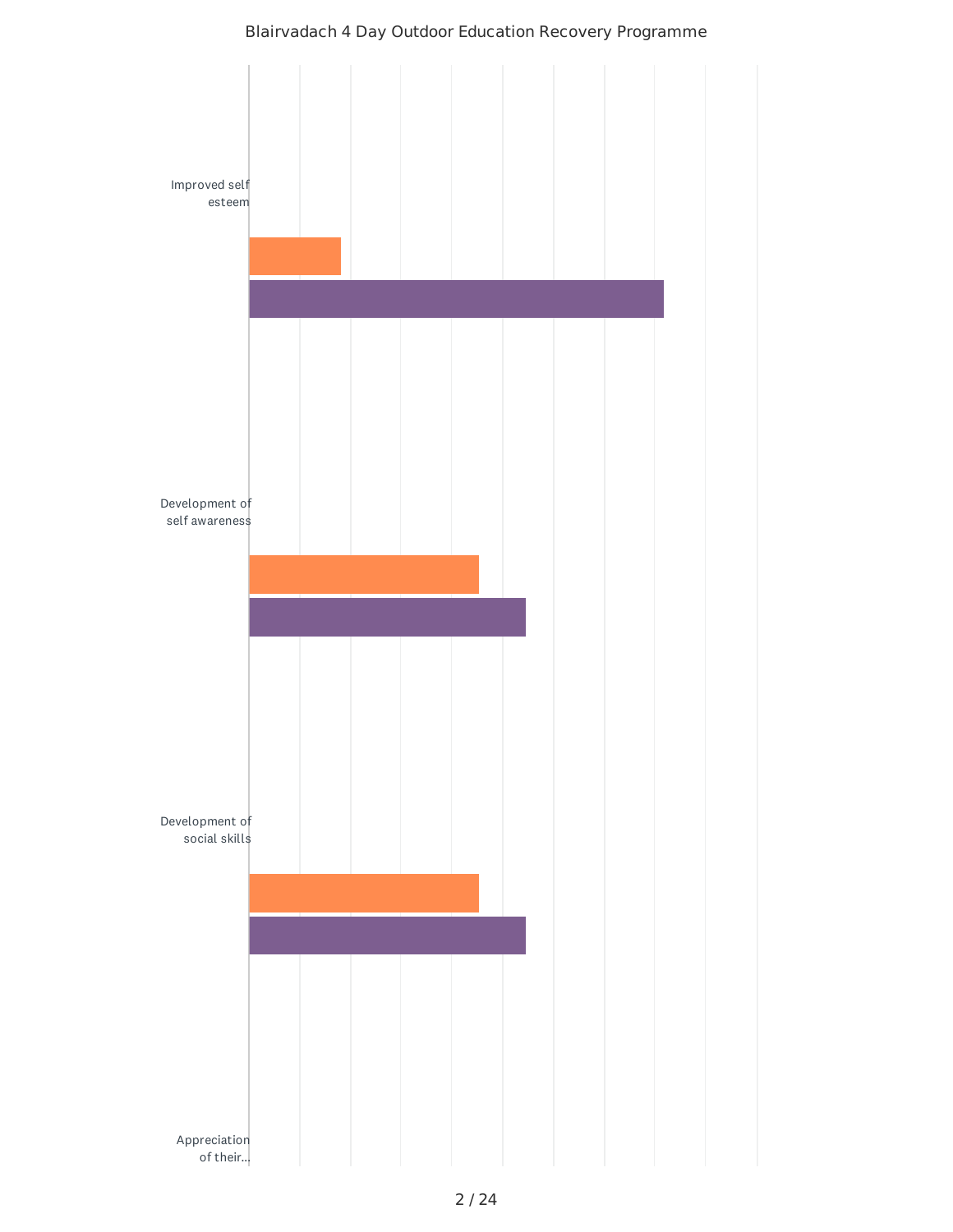

Blairvadach 4 Day Outdoor Education Recovery Programme

|                                                             | <b>UNSATISFACTORY</b> | <b>WEAK</b>          | <b>ADEQUATE</b> | <b>GOOD</b>          | <b>VERY</b><br><b>GOOD</b> | <b>EXCELLENT</b> | <b>TOTAL</b><br><b>RESPONDENTS</b> |
|-------------------------------------------------------------|-----------------------|----------------------|-----------------|----------------------|----------------------------|------------------|------------------------------------|
| Enjoyed participating in the<br>outdoor activity sessions   | $0.00\%$<br>0         | $0.00\%$<br>0        | $0.00\%$<br>0   | $0.00\%$<br>0        | 9.09%<br>1                 | 90.91%<br>10     | 11                                 |
| Adopted a positive attitude<br>to challenge and adventure   | 0.00%<br>0            | $0.00\%$<br>$\Omega$ | 0.00%<br>0      | $0.00\%$<br>0        | 18.18%<br>2                | 81.82%<br>9      | 11                                 |
| Personal confidence gained                                  | 0.00%<br>0            | $0.00\%$<br>0        | $0.00\%$<br>0   | $0.00\%$<br>$\Omega$ | 18.18%<br>2                | 81.82%<br>9      | 11                                 |
| Improved self esteem                                        | 0.00%<br>0            | 0.00%<br>$\Omega$    | 0.00%<br>0      | 0.00%<br>$\Omega$    | 18.18%<br>2                | 81.82%<br>9      | 11                                 |
| Development of self<br>awareness                            | $0.00\%$<br>0         | $0.00\%$<br>0        | $0.00\%$<br>0   | $0.00\%$<br>$\Omega$ | 45.45%<br>5                | 54.55%<br>6      | 11                                 |
| Development of social<br>skills                             | 0.00%<br>0            | 0.00%<br>0           | 0.00%<br>0      | 0.00%<br>$\Omega$    | 45.45%<br>5                | 54.55%<br>6      | 11                                 |
| Appreciation of their<br>contributions and<br>achievements  | 0.00%<br>Ω            | 0.00%<br>0           | $0.00\%$<br>Ω   | 0.00%<br>$\Omega$    | 27.27%<br>3                | 81.82%<br>9      | 11                                 |
| Appreciation of others<br>contributions and<br>achievements | $0.00\%$<br>0         | 0.00%<br>0           | 0.00%<br>0      | 0.00%<br>0           | 27.27%<br>3                | 72.73%<br>8      | 11                                 |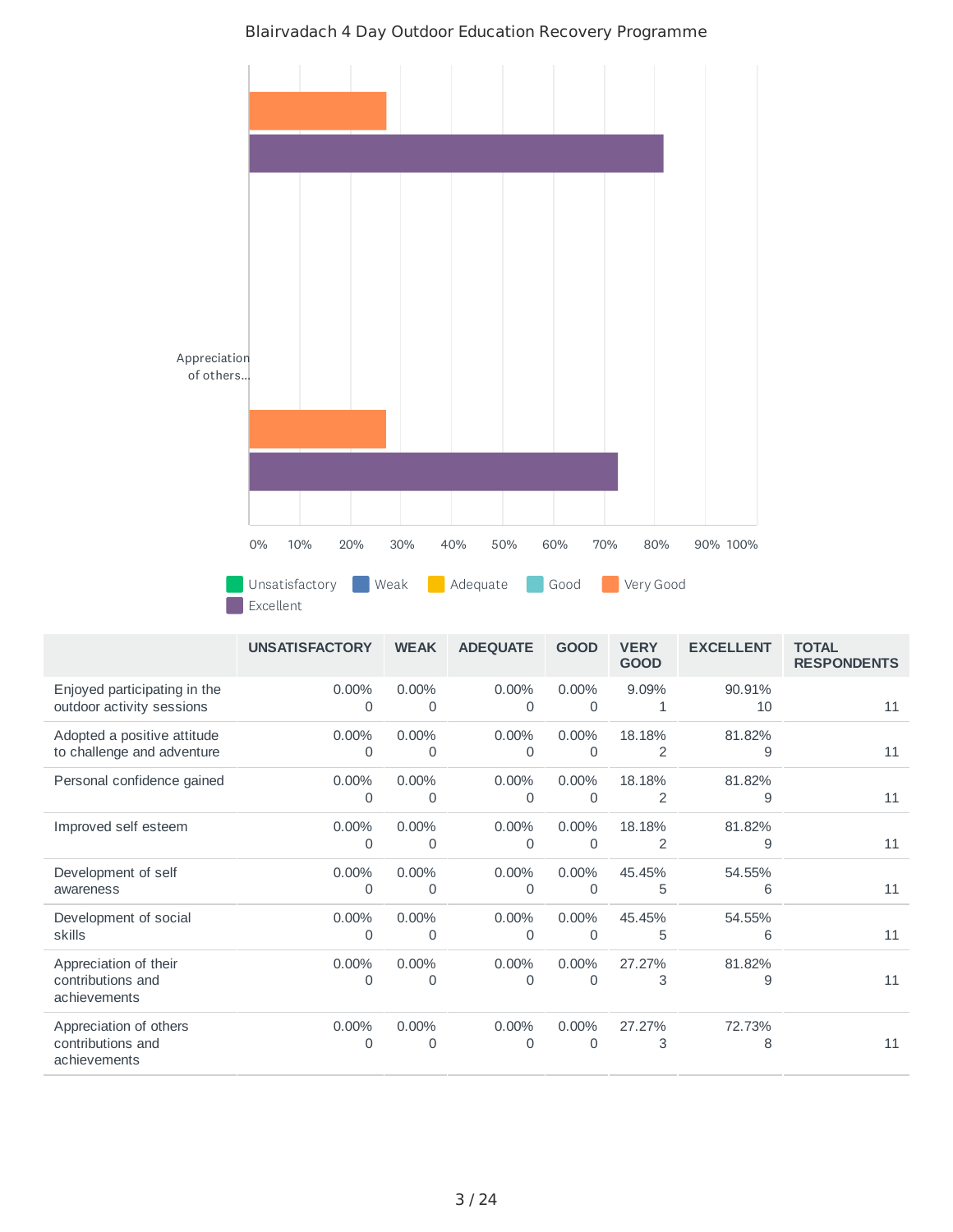| #              | <b>COMMENTS</b>                                                                                                                                                                                                                                                                                                                                                                                                                        | <b>DATE</b>        |
|----------------|----------------------------------------------------------------------------------------------------------------------------------------------------------------------------------------------------------------------------------------------------------------------------------------------------------------------------------------------------------------------------------------------------------------------------------------|--------------------|
| 1              | Fantastic blended approach but - Residential would be the preferred choice - the values this<br>brings are immeasurable                                                                                                                                                                                                                                                                                                                | 12/21/2020 8:32 AM |
| 2              | The personal/social development aspect of the experience was invaluable for this group of<br>young people.                                                                                                                                                                                                                                                                                                                             | 12/3/2020 4:21 PM  |
| 3              | Pupils and staff thoroughly enjoyed the personal and social journey that the pupils went on<br>during their week at Blairvadach.                                                                                                                                                                                                                                                                                                       | 12/2/2020 10:18 AM |
| 4              | My students absolutely loved the entire week! It has been tough getting them to focus on work<br>now that we are back in the class, but they keep saying they wish they could go back to<br>Blairvadach! Thank you all so much for such a fun and unforgettable experience!                                                                                                                                                            | 11/26/2020 5:38 PM |
| 5              | This experience allowed the children to develop lots of new skills and learn to work with their<br>peers in a new setting.                                                                                                                                                                                                                                                                                                             | 11/26/2020 2:36 PM |
| 6              | The children had an amazing time during the 4 day activity course at Blairvadach. The<br>instructors were excellent and were very patient with the children which encouraged children to<br>be understanding and patient with each other. The activities were great and children were able<br>to step out of their comfort zone, lead and learn from others. The children are still talking about<br>their experience two weeks later! | 10/19/2020 3:55 PM |
| $\overline{7}$ | The whole adventure week experience has been fantastic for our P7 pupils. They have been<br>talking about it ever since. They have shown a very good ability in reflecting on their<br>achievements also.                                                                                                                                                                                                                              | 9/18/2020 1:30 PM  |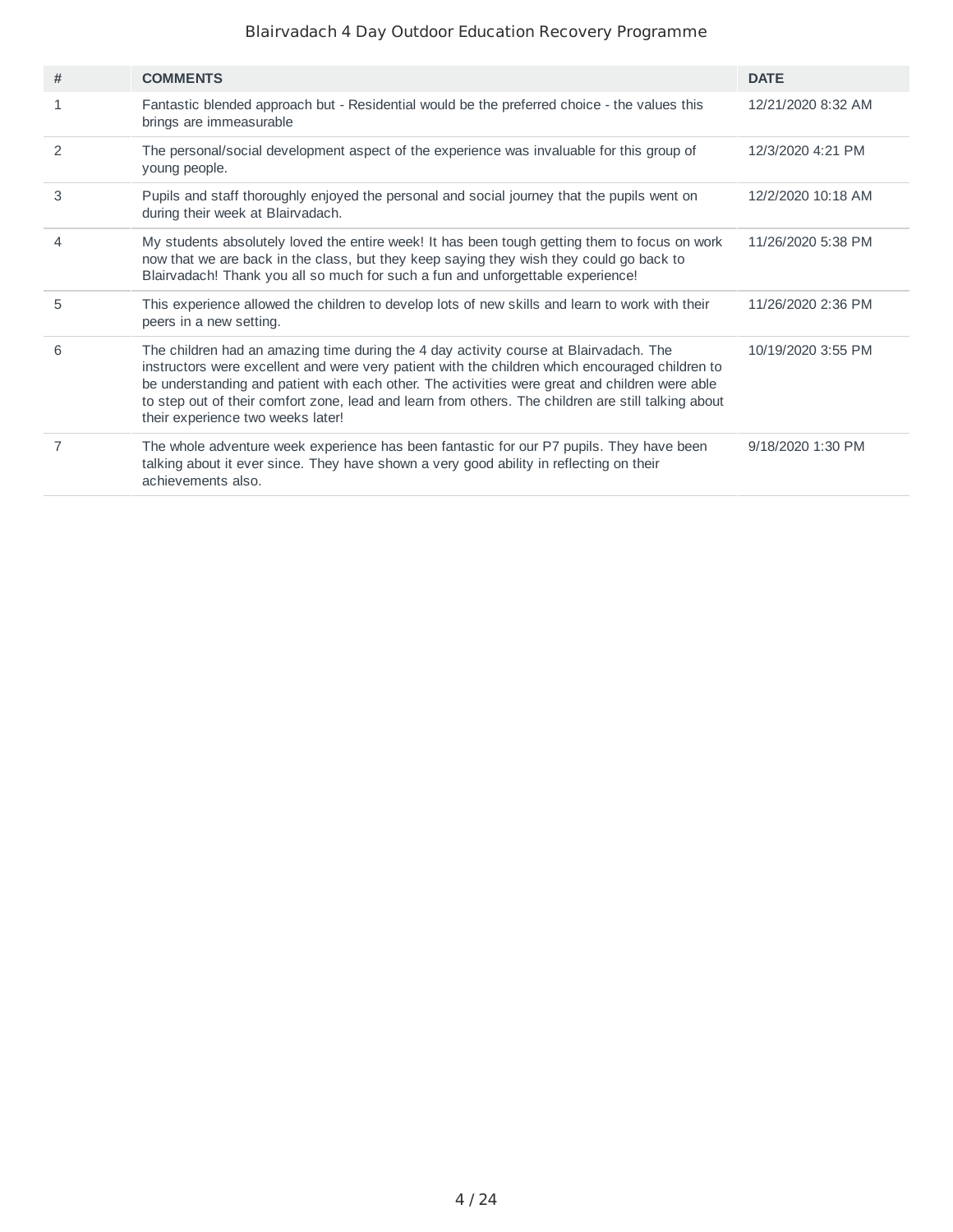## Q2 Personal Qualities & Life SkillsDeveloping & extending their use of:

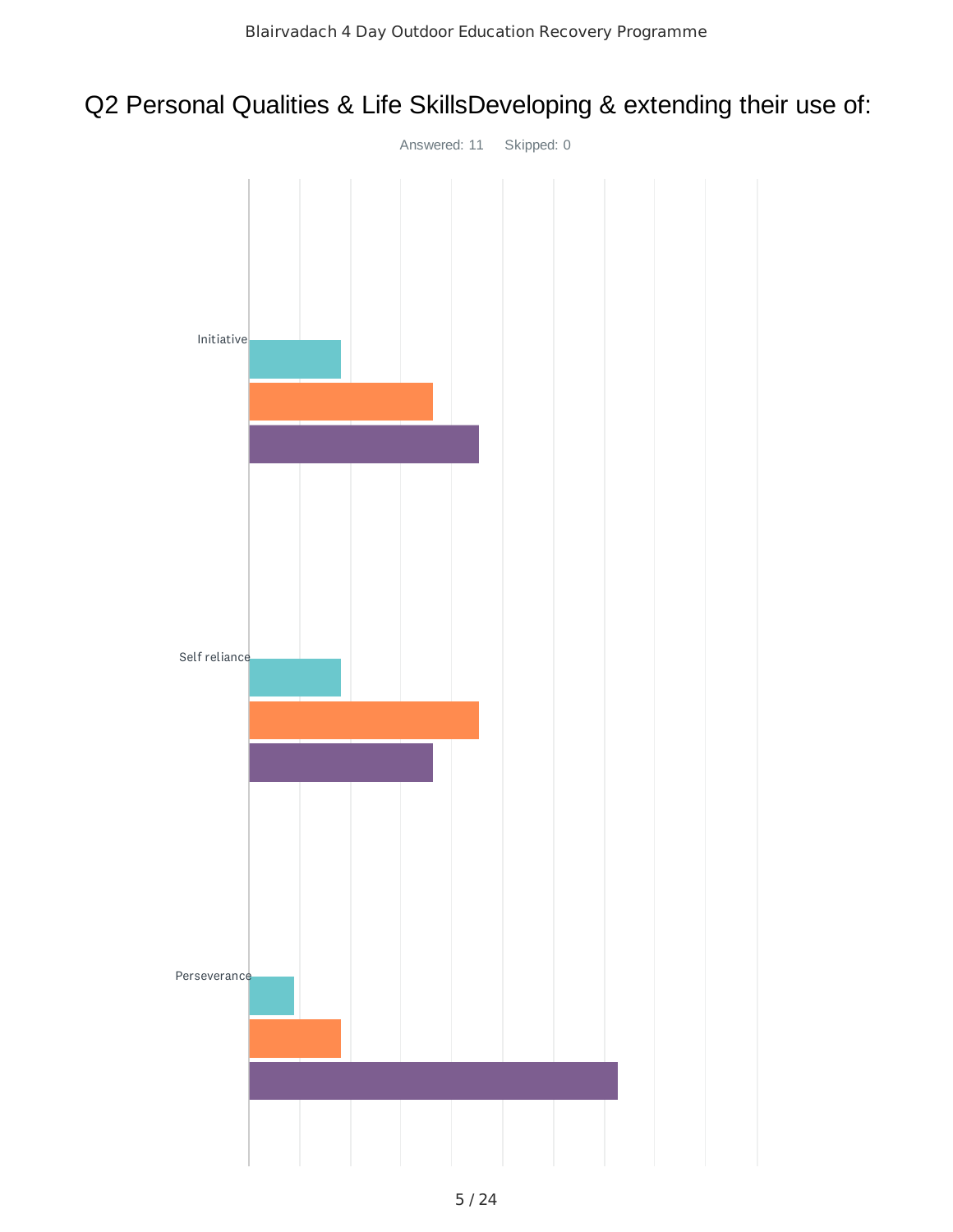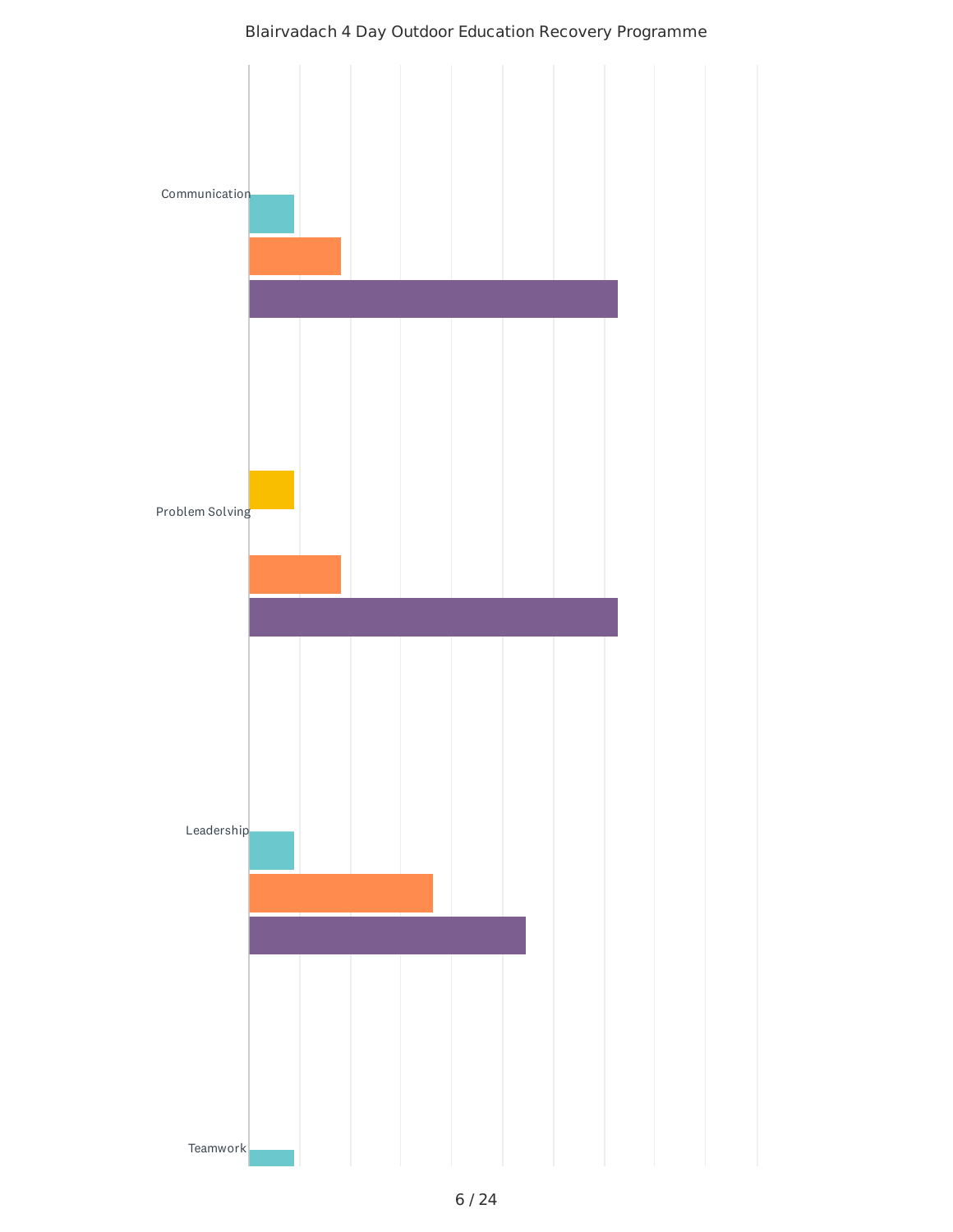

|                       | <b>UNSATISFACTORY</b> | <b>WEAK</b>   | <b>ADEQUATE</b>   | <b>GOOD</b>   | <b>VERY</b><br><b>GOOD</b> | <b>EXCELLENT</b> | <b>TOTAL</b><br><b>RESPONDENTS</b> |
|-----------------------|-----------------------|---------------|-------------------|---------------|----------------------------|------------------|------------------------------------|
| Initiative            | $0.00\%$<br>0         | $0.00\%$<br>0 | $0.00\%$<br>0     | 18.18%<br>2   | 36.36%<br>4                | 45.45%<br>5      | 11                                 |
| Self reliance         | 0.00%<br>$\Omega$     | 0.00%<br>0    | 0.00%<br>$\Omega$ | 18.18%<br>2   | 45.45%<br>5                | 36.36%<br>4      | 11                                 |
| Perseverance          | 0.00%<br>$\Omega$     | 0.00%<br>0    | 0.00%<br>$\Omega$ | 9.09%         | 18.18%<br>2                | 72.73%<br>8      | 11                                 |
| Communication         | $0.00\%$<br>$\Omega$  | $0.00\%$<br>0 | $0.00\%$<br>0     | 9.09%<br>1    | 18.18%<br>2                | 72.73%<br>8      | 11                                 |
| Problem Solving       | 0.00%<br>0            | 0.00%<br>0    | 9.09%             | $0.00\%$<br>0 | 18.18%<br>2                | 72.73%<br>8      | 11                                 |
| Leadership            | 0.00%<br>0            | 0.00%<br>0    | 0.00%<br>$\Omega$ | 9.09%         | 36.36%<br>4                | 54.55%<br>6      | 11                                 |
| <b>Teamwork</b>       | 0.00%<br>$\Omega$     | $0.00\%$<br>0 | $0.00\%$<br>0     | 9.09%         | 9.09%                      | 81.82%<br>9      | 11                                 |
| Understanding<br>risk | 0.00%<br>0            | $0.00\%$<br>0 | 9.09%             | $0.00\%$<br>0 | 18.18%                     | 72.73%<br>8      | 11                                 |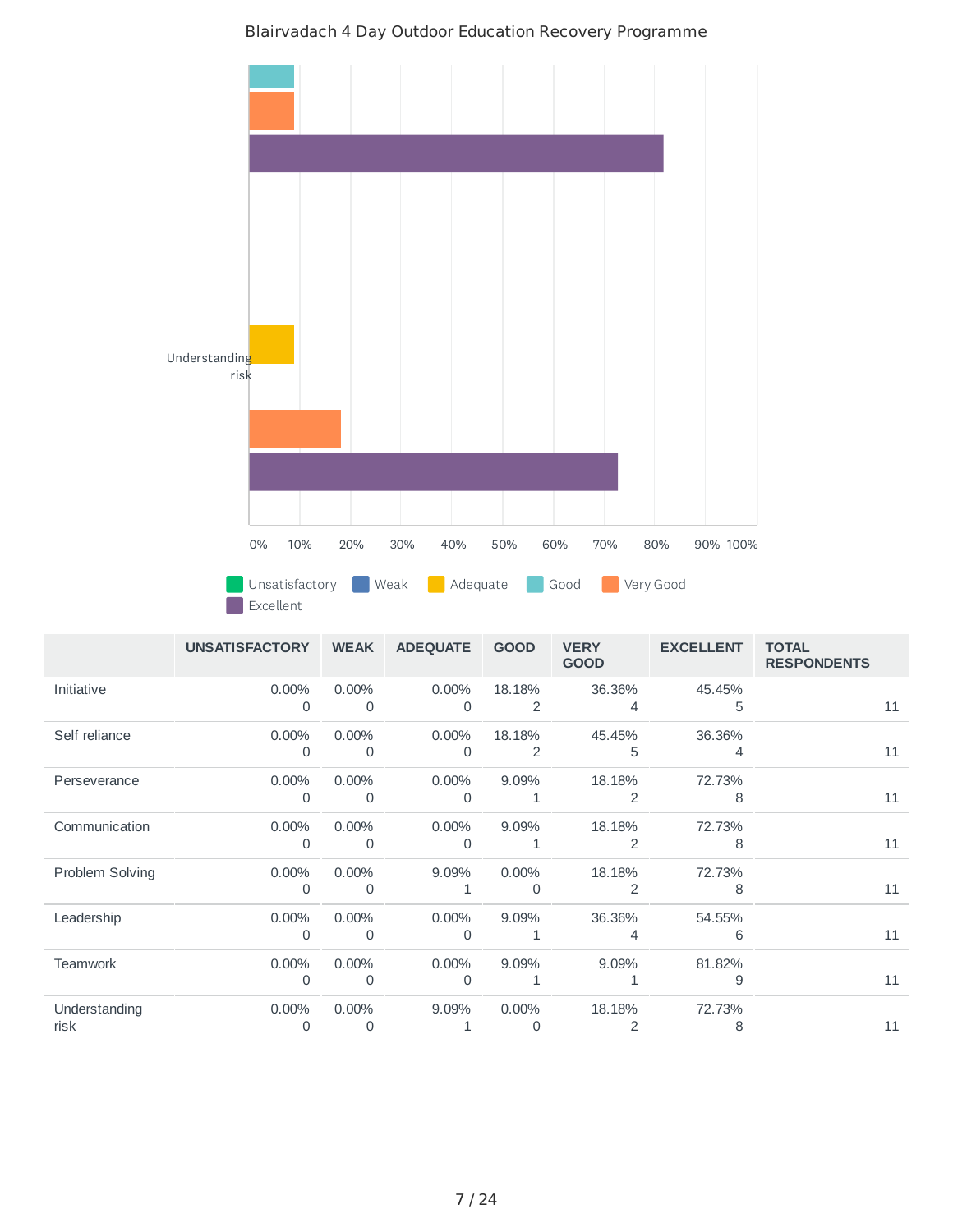| # | <b>COMMENTS</b>                                                                                                           | <b>DATE</b>        |
|---|---------------------------------------------------------------------------------------------------------------------------|--------------------|
|   | Very well led by thoroughly professional instructors                                                                      | 12/21/2020 8:32 AM |
|   | The group certainly many improvements in these areas.                                                                     | 12/3/2020 4:21 PM  |
|   | Blairvadach staff were able to develop these life skills in the pupils extremely well.                                    | 12/2/2020 10:18 AM |
|   | The children are very confident around the school but it was interesting to see them persevere<br>in learning new skills. | 11/26/2020 2:36 PM |
|   | The range of activities were excellent for developing these skills.                                                       | 9/18/2020 1:30 PM  |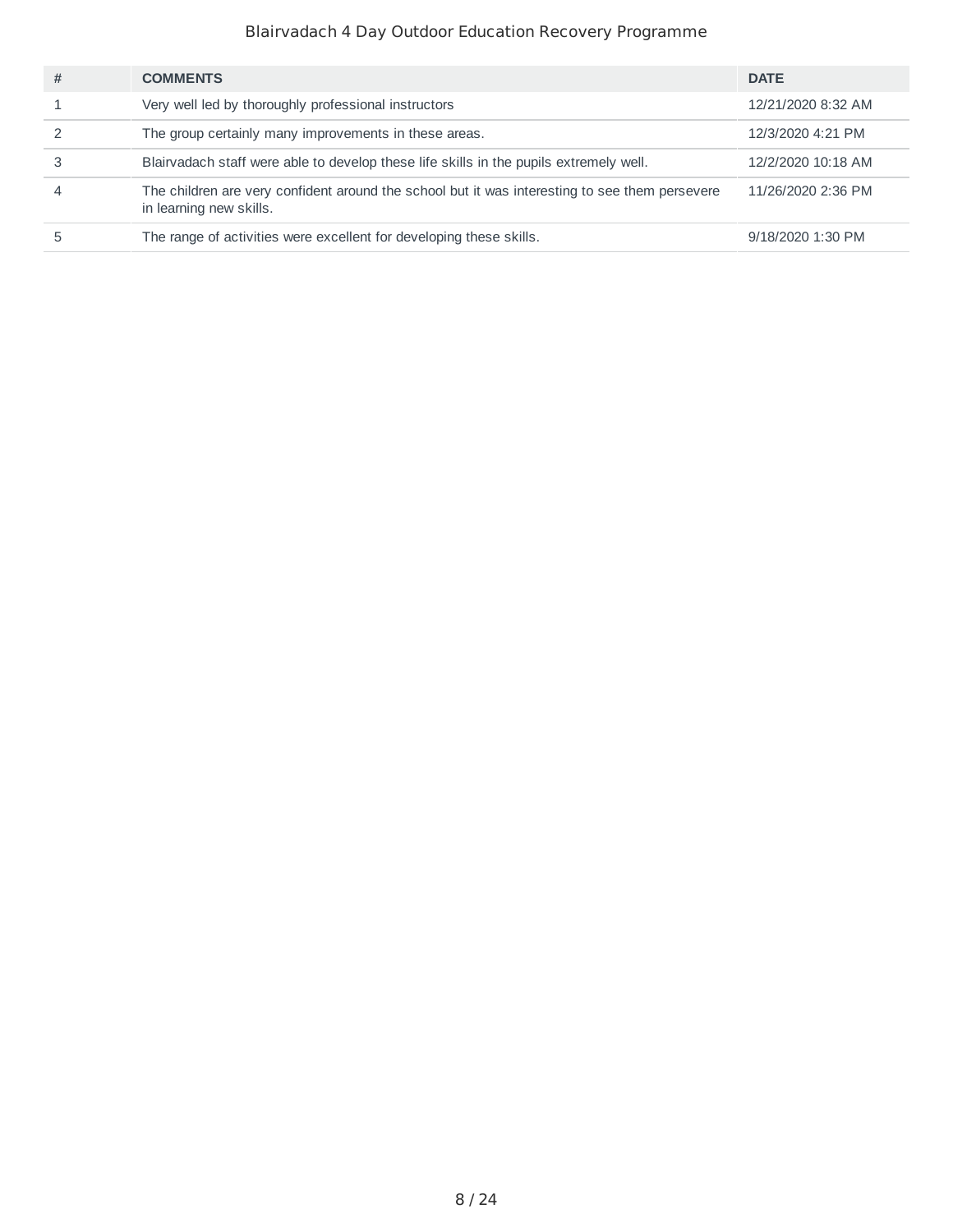## Q3 Health & WellbeingAppreciating the benefits of: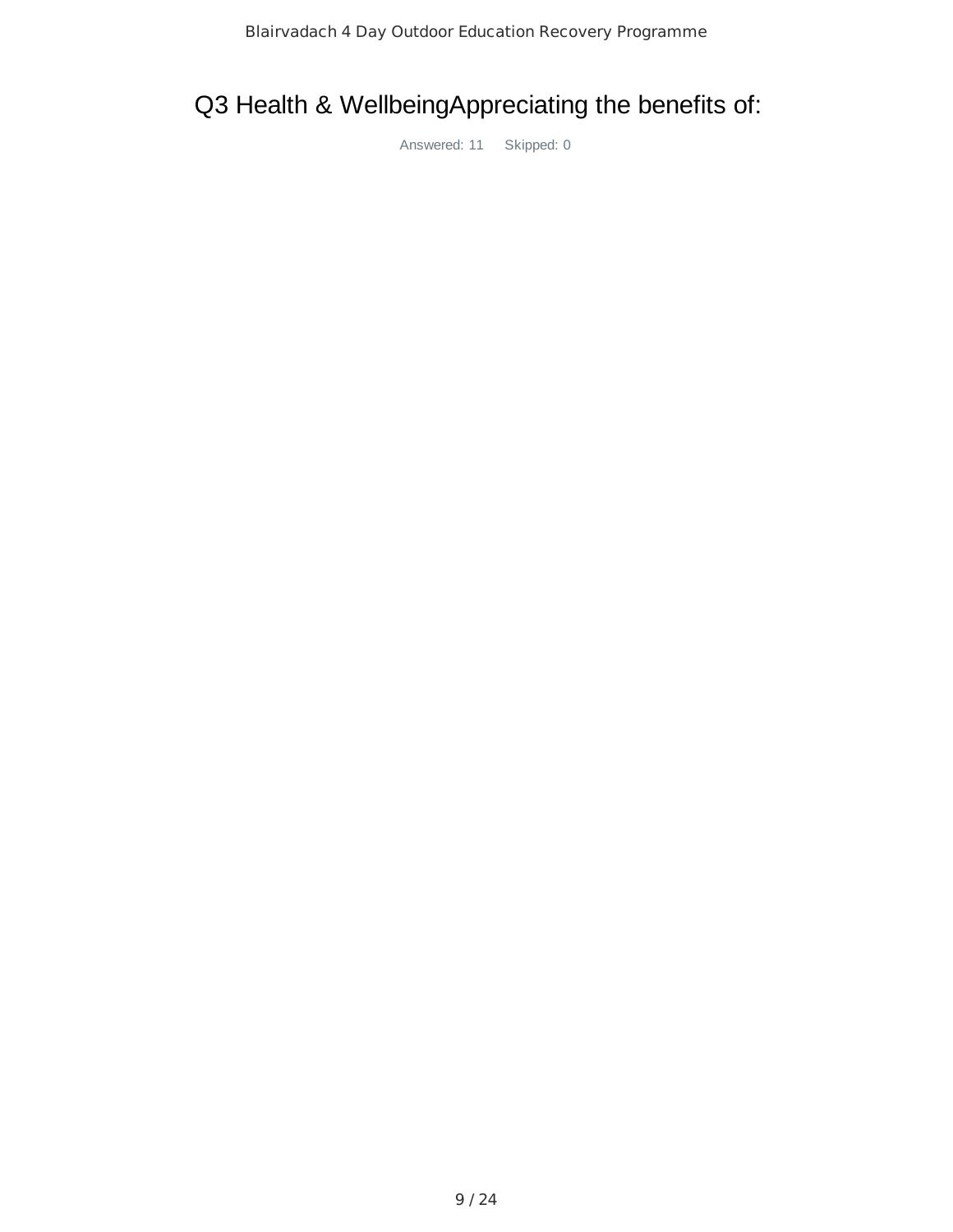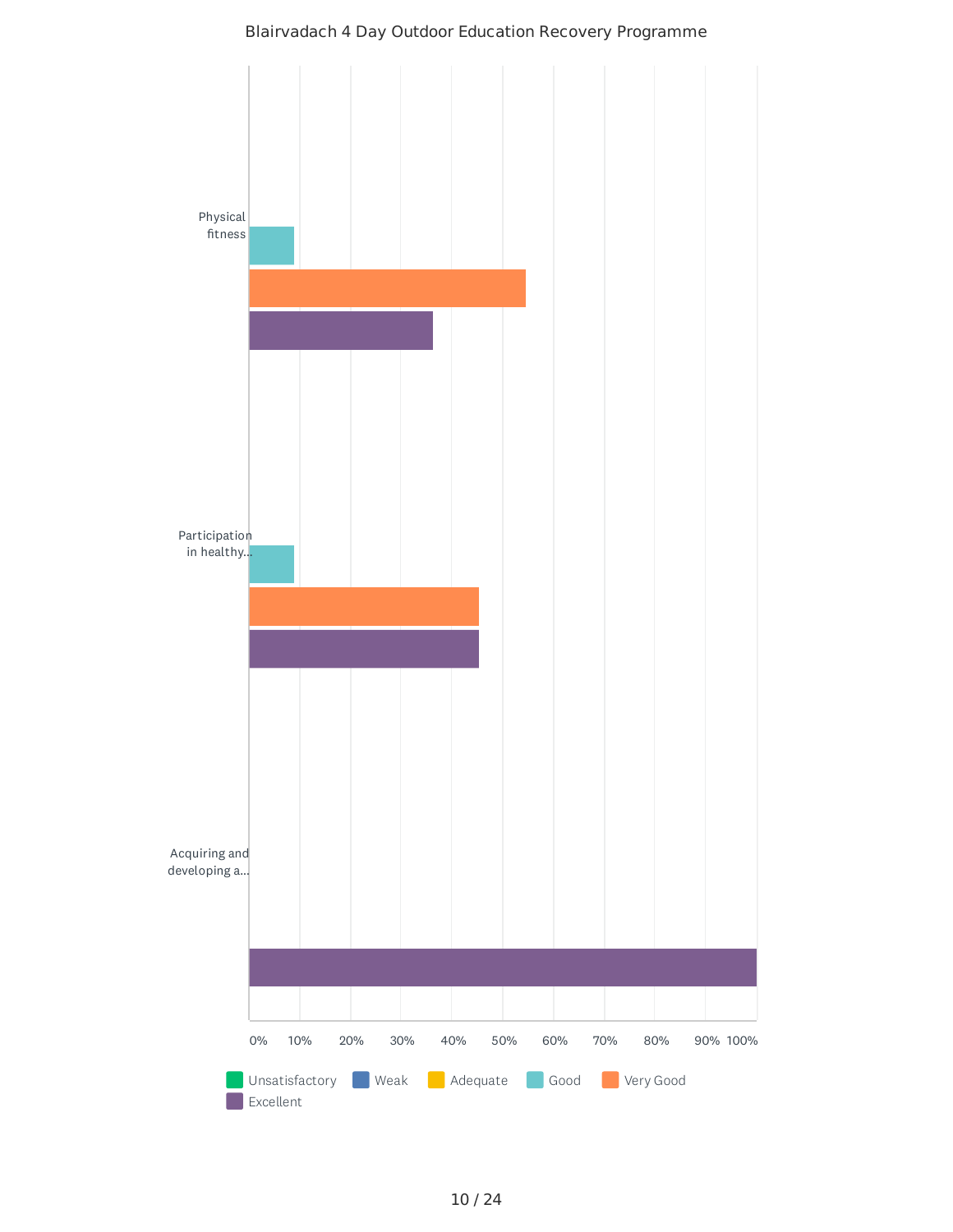|                                                                        | <b>UNSATISFACTORY</b> | <b>WEAK</b>   | <b>ADEOUATE</b> | <b>GOOD</b>   | <b>VERY</b><br><b>GOOD</b> | <b>EXCELLENT</b> | <b>TOTAL</b><br><b>RESPONDENTS</b> |
|------------------------------------------------------------------------|-----------------------|---------------|-----------------|---------------|----------------------------|------------------|------------------------------------|
| <b>Physical fitness</b>                                                | $0.00\%$<br>Ω         | $0.00\%$<br>0 | $0.00\%$<br>0   | $9.09\%$      | 54.55%<br>6                | 36.36%<br>4      | 11                                 |
| Participation in healthy<br>leisure activities                         | $0.00\%$<br>0         | $0.00\%$<br>0 | $0.00\%$<br>0   | $9.09\%$      | 45.45%<br>5                | 45.45%<br>5      | 11                                 |
| Acquiring and developing a<br>range of skills in outdoor<br>activities | $0.00\%$<br>0         | $0.00\%$<br>0 | $0.00\%$<br>0   | $0.00\%$<br>0 | $0.00\%$                   | 100.00%<br>11    | 11                                 |

| # | <b>COMMENTS</b>                                                                                                                                                             | <b>DATE</b>        |
|---|-----------------------------------------------------------------------------------------------------------------------------------------------------------------------------|--------------------|
|   | The children were provided with appropriate challenge given the time limitations of the week.                                                                               | 12/3/2020 4:21 PM  |
|   | The children particularly enjoyed the canoeing at the Firhill Basin and the Hill Walk and were<br>surprised that they could take part in these activities so close to home. | 11/26/2020 2:36 PM |
|   | All the pupils who participated in the week loved the range of activities that were offered.                                                                                | 9/18/2020 1:30 PM  |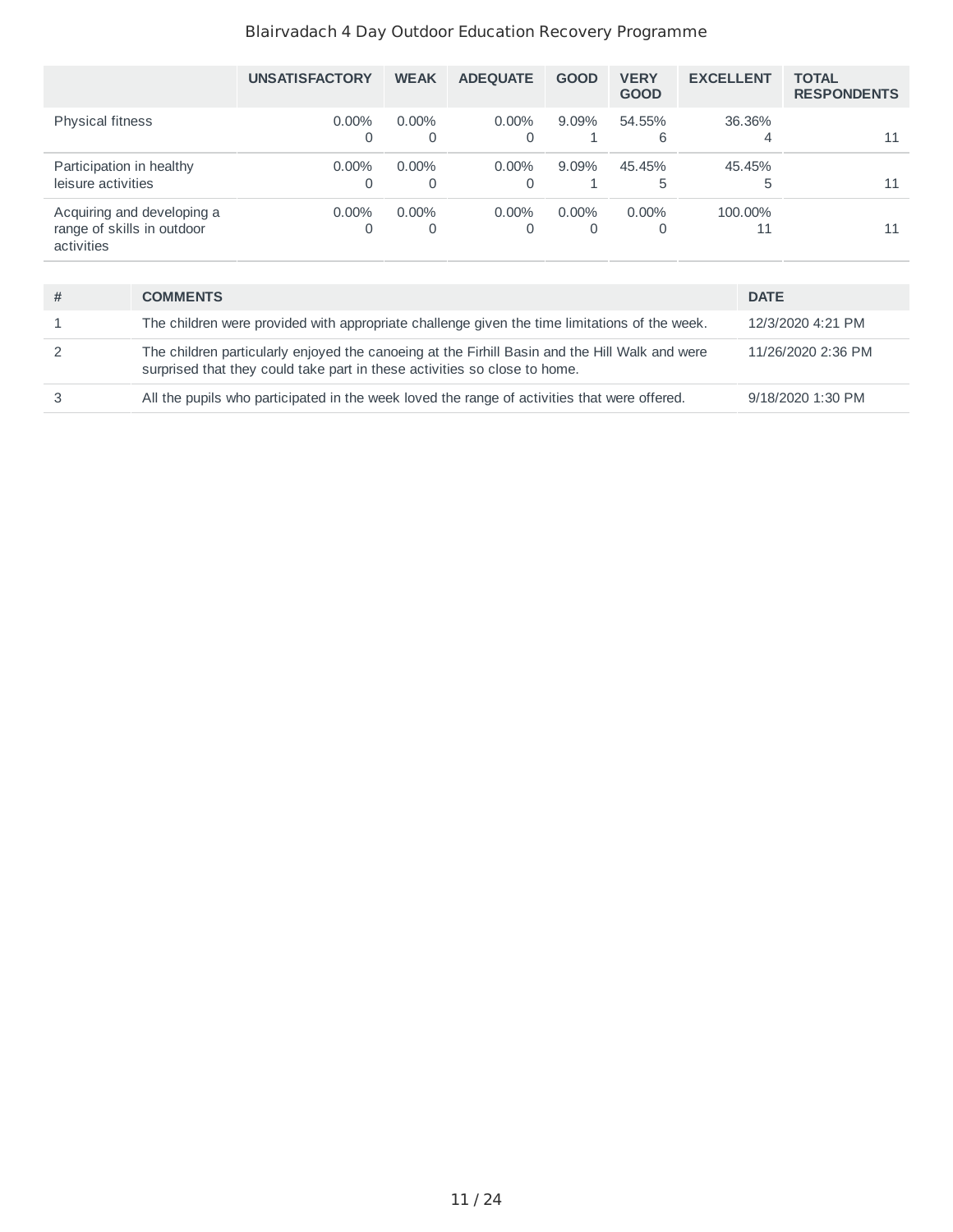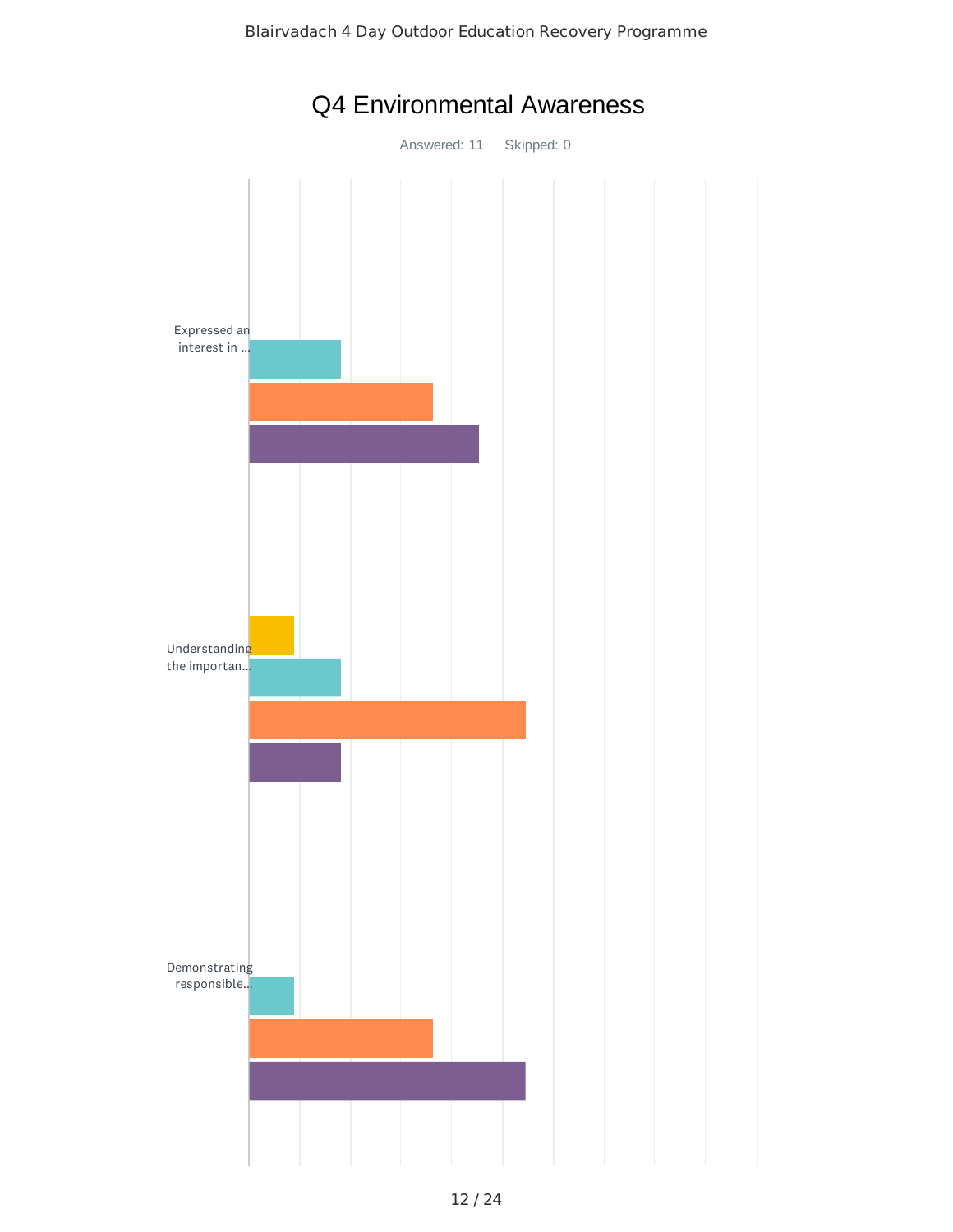

|                                                                     | <b>UNSATISFACTORY</b> | <b>WEAK</b>   | <b>ADEQUATE</b> | <b>GOOD</b> | <b>VERY</b><br><b>GOOD</b> | <b>EXCELLENT</b> | <b>TOTAL</b><br><b>RESPONDENTS</b> |
|---------------------------------------------------------------------|-----------------------|---------------|-----------------|-------------|----------------------------|------------------|------------------------------------|
| Expressed an interest in<br>the natural environment                 | $0.00\%$<br>Ω         | $0.00\%$<br>0 | $0.00\%$        | 18.18%      | 36.36%<br>4                | 45.45%<br>5      | 11                                 |
| Understanding the<br>importance of conservation                     | $0.00\%$              | $0.00\%$      | $9.09\%$        | 18.18%      | 54.55%<br>6                | 18.18%           | 11                                 |
| Demonstrating responsible<br>behaviour in the outdoors              | $0.00\%$              | $0.00\%$      | $0.00\%$        | 9.09%       | 36.36%<br>4                | 54.55%<br>6      | 11                                 |
| Understanding the impact<br>of humans on the natural<br>environment | $0.00\%$<br>0         | $0.00\%$      | $9.09\%$        | $0.00\%$    | 72.73%<br>8                | 18.18%           | 11                                 |

| With more time, the staff would have been able to explore these topics further with the group.<br>12/3/2020 4:21 PM<br>Being on site at Blairvadach added to this immensely.<br>12/2/2020 10:18 AM |  |
|----------------------------------------------------------------------------------------------------------------------------------------------------------------------------------------------------|--|
|                                                                                                                                                                                                    |  |
|                                                                                                                                                                                                    |  |
| The children were fascinated by the range of people they met on the hill walk. The instructors<br>11/26/2020 2:36 PM<br>were great at imparting lost of really interesting information.            |  |
| Our pupils thoroughly enjoy learning outside but the adventure week took this to the next level.<br>9/18/2020 1:30 PM                                                                              |  |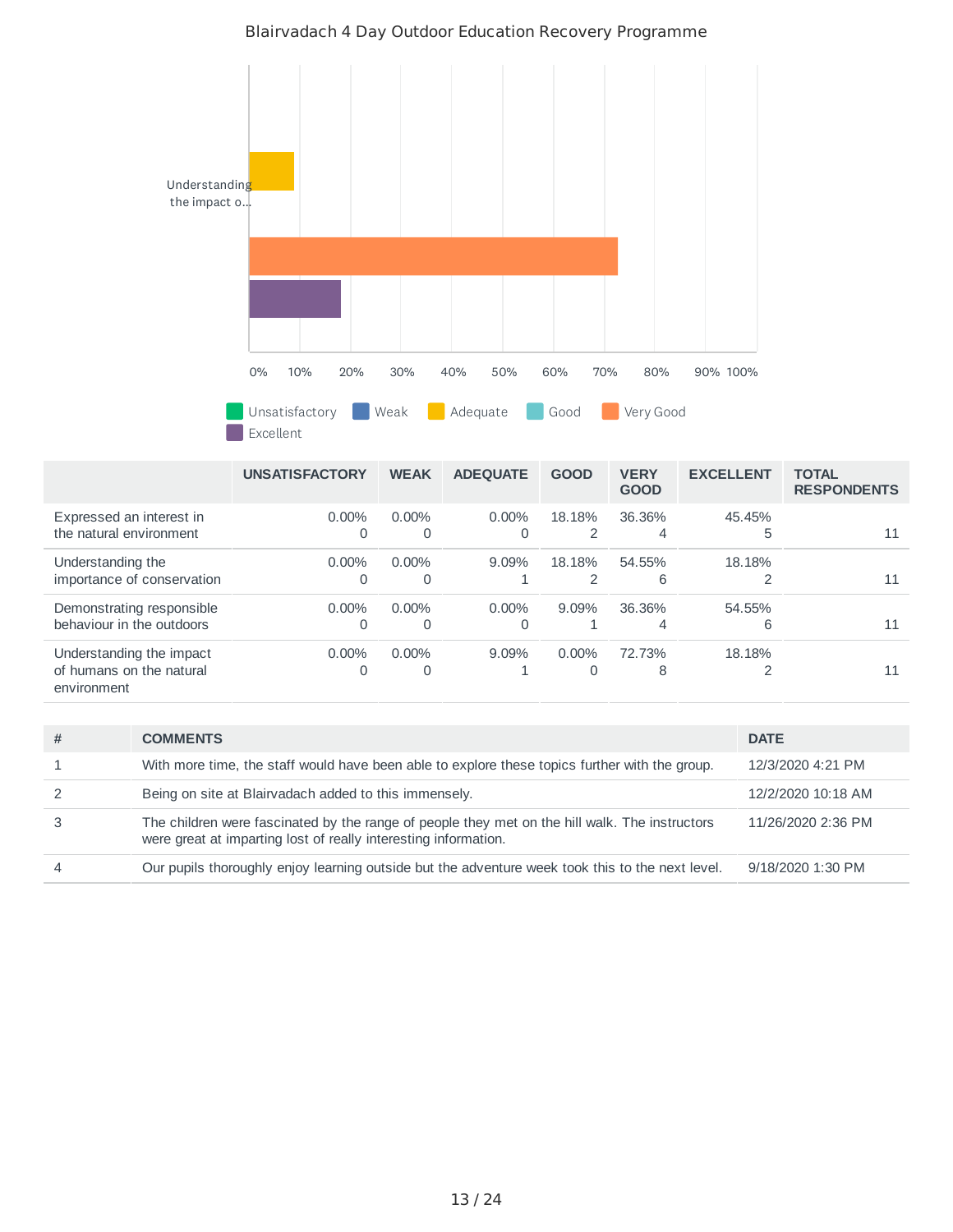# Q5 Motivation for Learning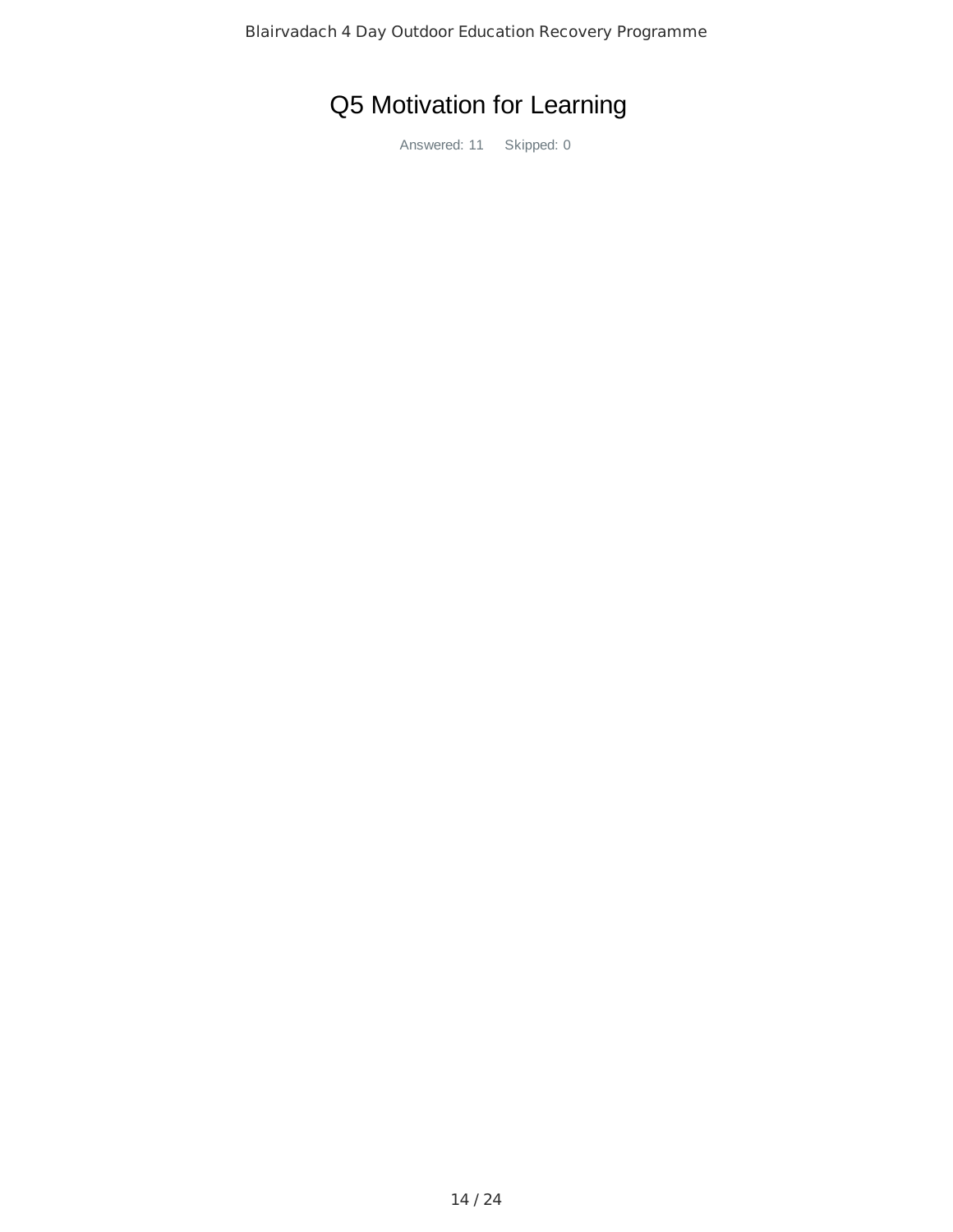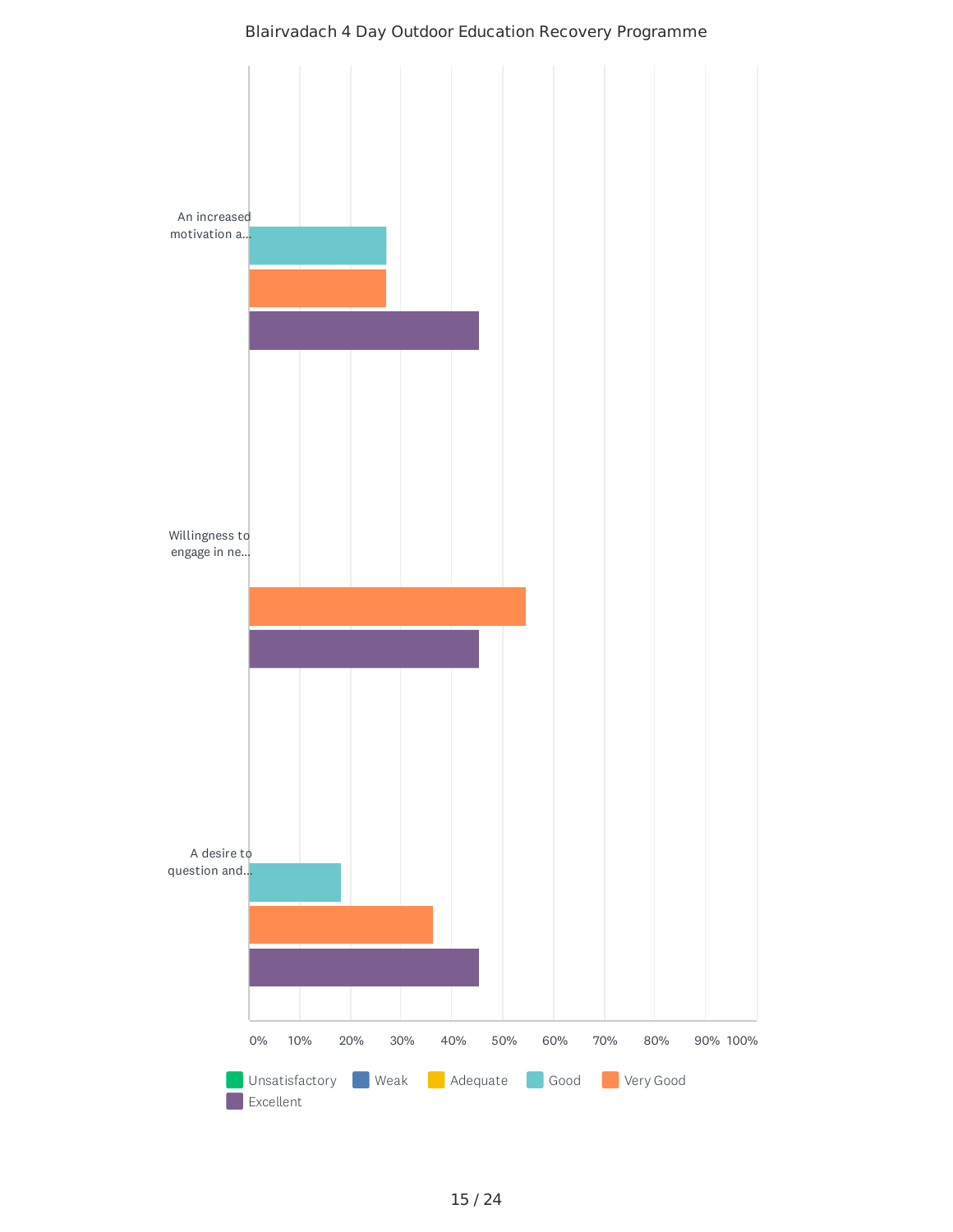|                                                                        | <b>UNSATISFACTORY</b> | <b>WEAK</b>   | <b>ADEOUATE</b> | <b>GOOD</b>          | <b>VERY</b><br><b>GOOD</b> | <b>EXCELLENT</b> | <b>TOTAL</b><br><b>RESPONDENTS</b> |
|------------------------------------------------------------------------|-----------------------|---------------|-----------------|----------------------|----------------------------|------------------|------------------------------------|
| An increased motivation<br>and appetite for learning                   | $0.00\%$<br>0         | $0.00\%$<br>0 | $0.00\%$<br>0   | 27.27%<br>3          | 27.27%                     | 45.45%<br>5      | 11                                 |
| Willingness to engage in<br>new and varied subjects                    | $0.00\%$<br>0         | $0.00\%$<br>0 | $0.00\%$<br>0   | $0.00\%$<br>$\Omega$ | 54.55%<br>6                | 45.45%<br>5      | 11                                 |
| A desire to question and<br>enquire regarding their new<br>discoveries | $0.00\%$<br>0         | $0.00\%$<br>0 | $0.00\%$<br>0   | 18.18%               | 36.36%<br>4                | 45.45%<br>5      | 11                                 |

| # | <b>COMMENTS</b>                                                                                                                                                                                                                                                                                                                                                                                                                                                                        | <b>DATE</b>        |
|---|----------------------------------------------------------------------------------------------------------------------------------------------------------------------------------------------------------------------------------------------------------------------------------------------------------------------------------------------------------------------------------------------------------------------------------------------------------------------------------------|--------------------|
|   | Again, time constrictions meant that there were less opportunities for the Blairvadach team to<br>make even more of an impact here.                                                                                                                                                                                                                                                                                                                                                    | 12/3/2020 4:21 PM  |
|   | The majority of the activities were new to the children and they have returned to school<br>motivated to keep up their new skills and share these with the younger pupils.                                                                                                                                                                                                                                                                                                             | 11/26/2020 2:36 PM |
|   | They have been generally more engaged and motivated in learning since the adventure week<br>and are all very keen to experience more of the range of activities offered.                                                                                                                                                                                                                                                                                                               | 9/18/2020 1:30 PM  |
| 4 | The pupils have come back from this experience with a new curiosity about all things in the<br>natural environment. They are currently planning to 'adopt' a piece of land as their outdoor<br>classroom. Their first task is to plant bulbs for springtime and to tidy up during autumn and<br>winter. Their goal is to have a place/base outside to explore the school grounds, bird watch,<br>bug hunt, STEM activities and all cross curricular links that can be managed outside. | 9/15/2020 3:35 PM  |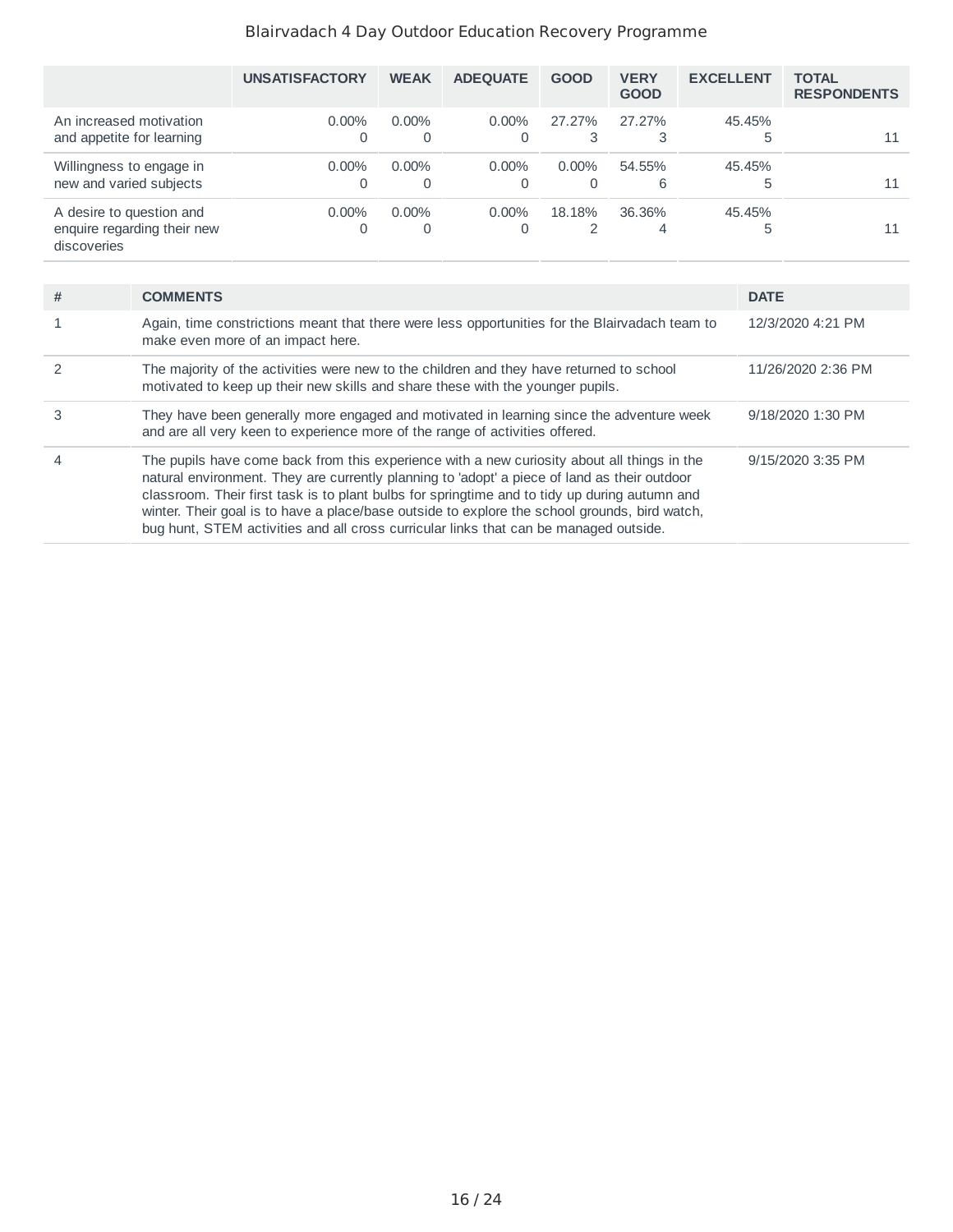## Q6 General FeedbackPlease tell us what you thought of the following:

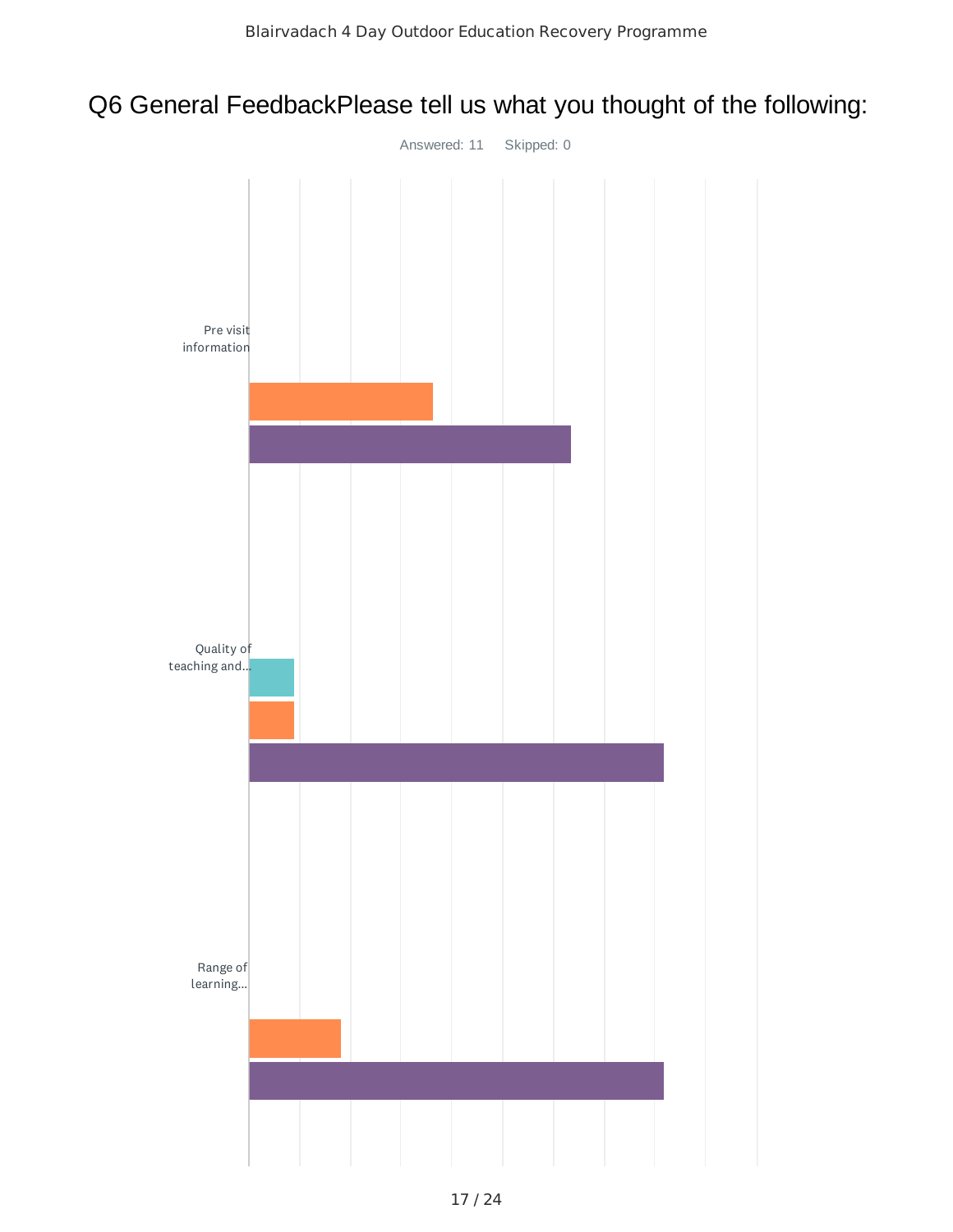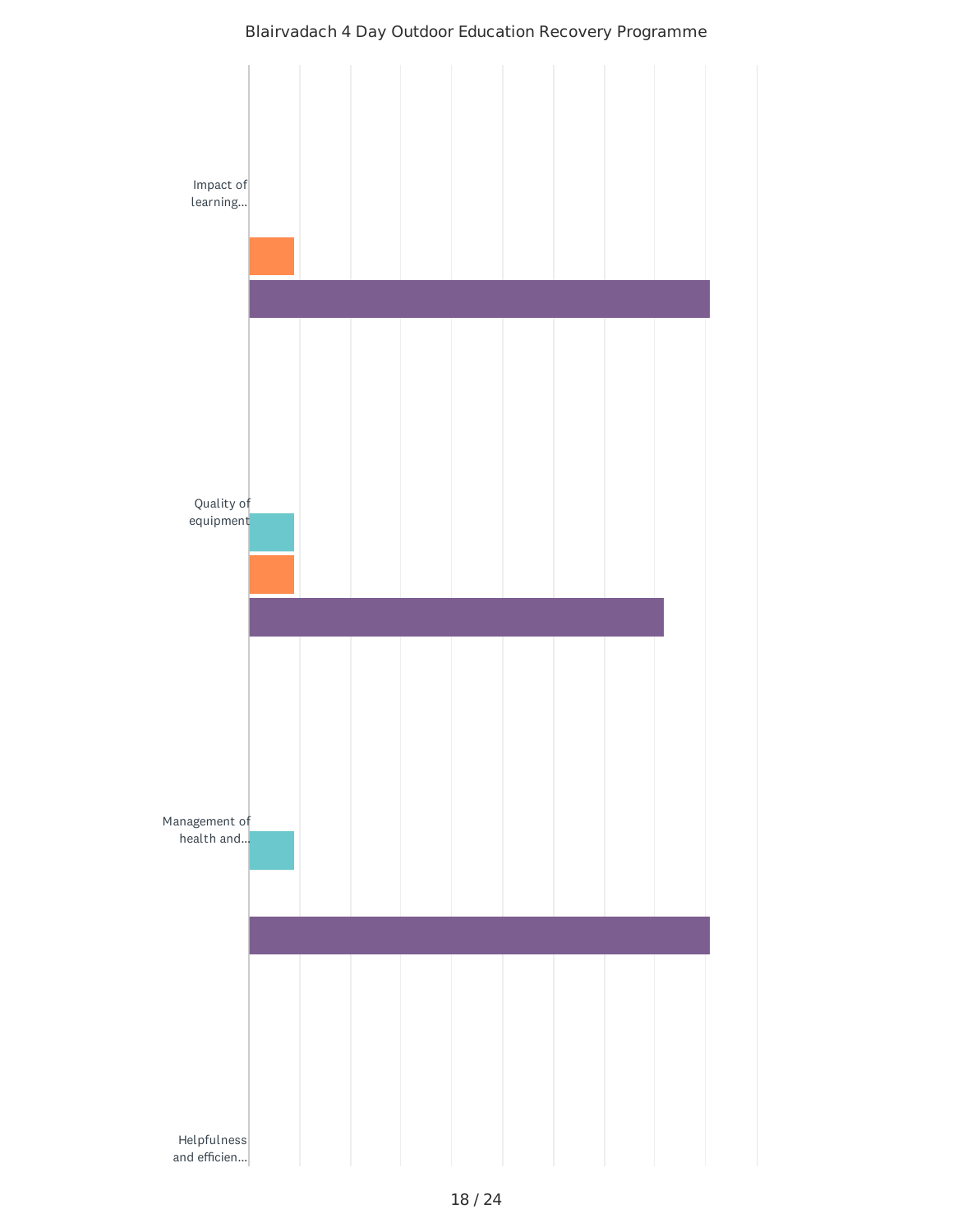

Excellent

|                            | <b>UNSATISFACTORY</b>      | <b>WEAK</b> | <b>ADEQUATE</b> | <b>GOOD</b>   | <b>VERY</b><br><b>GOOD</b> | <b>EXCELLENT</b> | <b>TOTAL</b><br><b>RESPONDENTS</b> |
|----------------------------|----------------------------|-------------|-----------------|---------------|----------------------------|------------------|------------------------------------|
| Pre visit information      | $0.00\%$<br>$\overline{0}$ | 0.00%<br>0  | $0.00\%$<br>0   | $0.00\%$<br>0 | 36.36%<br>4                | 63.64%           | 11                                 |
| Quality of teaching and    | 0.00%                      | $0.00\%$    | $0.00\%$        | 9.09%         | 9.09%                      | 81.82%           | 11                                 |
| instruction                | 0                          | 0           | 0               | 1             | 1                          | 9                |                                    |
| Range of learning          | 0.00%                      | 0.00%       | 0.00%           | 0.00%         | 18.18%                     | 81.82%           | 11                                 |
| experiences                | $\mathbf 0$                | 0           | 0               | 0             | 2                          | 9                |                                    |
| Impact of learning         | $0.00\%$                   | 0.00%       | $0.00\%$        | $0.00\%$      | 9.09%                      | 90.91%           | 11                                 |
| experiences of pupils      | $\Omega$                   | 0           | 0               | $\Omega$      | 1                          | 10               |                                    |
| Quality of equipment       | 0.00%<br>$\Omega$          | 0.00%<br>0  | $0.00\%$<br>0   | 9.09%<br>1    | 9.09%<br>1                 | 81.82%<br>9      | 11                                 |
| Management of health and   | 0.00%                      | 0.00%       | $0.00\%$        | 9.09%         | $0.00\%$                   | 90.91%           | 11                                 |
| safety                     | $\Omega$                   | $\Omega$    | 0               | 1             | $\Omega$                   | 10               |                                    |
| Helpfulness and efficiency | 0.00%                      | $0.00\%$    | 0.00%           | 0.00%         | $0.00\%$                   | 100.00%          | 11                                 |
| of Blairvadach staff       | 0                          | $\Omega$    | 0               | $\Omega$      | $\Omega$                   | 11               |                                    |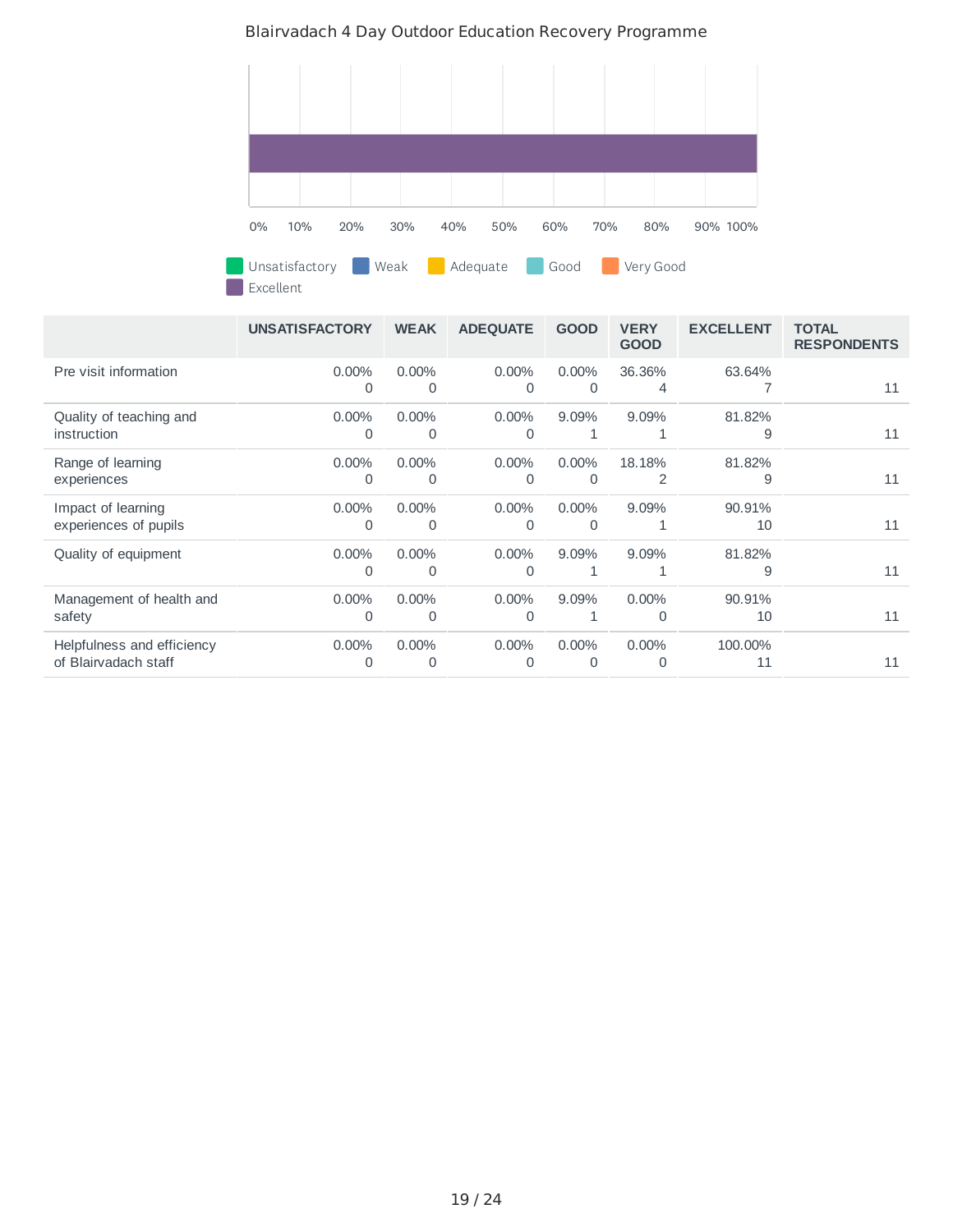| # | <b>COMMENTS</b>                                                                                                                                                                                                                                                                                                                                                                                                                                                    | <b>DATE</b>        |
|---|--------------------------------------------------------------------------------------------------------------------------------------------------------------------------------------------------------------------------------------------------------------------------------------------------------------------------------------------------------------------------------------------------------------------------------------------------------------------|--------------------|
| 1 | staff are first class and a genuine feeling of support for the children they lead during the week                                                                                                                                                                                                                                                                                                                                                                  | 12/21/2020 8:32 AM |
| 2 | Learners would have benefited from clear expectations set out by the instructor at the start of<br>each activity. Some learners with ASN require very clear and simple language in order to<br>understand risk. Thank you to the Blairvadach staff who were incredibly helpful in<br>accommodating us. We had a brilliant week and the kids have had such a positive experience!                                                                                   | 12/15/2020 3:21 PM |
| 3 | Given the fluidity of the situation in the weeks leading up to the activity week, the pre-visit<br>information was as good as it could be. We were all delighted to be able to attend the centre.                                                                                                                                                                                                                                                                  | 12/3/2020 4:21 PM  |
| 4 | Pre visit and during the visit all staff members were excellent. A credit to the Blairvadach<br>team,                                                                                                                                                                                                                                                                                                                                                              | 12/2/2020 10:18 AM |
| 5 | We received outstanding service from the instructors we worked with and Andy T checked in<br>with me every day after the sessions.                                                                                                                                                                                                                                                                                                                                 | 11/26/2020 2:36 PM |
| 6 | Pre-visit information- Only thing I would have liked to have known before hand is that children<br>needed a change of clothes for both days so that information could go out earlier to parents,<br>but otherwise excellent.                                                                                                                                                                                                                                       | 10/19/2020 3:55 PM |
| 7 | Obviously we only had the opportunity to experience some of the activities that would have<br>been available on a residential experience. But what was given to the pupils was far more than<br>we could have hoped for in the current situation.                                                                                                                                                                                                                  | 9/18/2020 1:30 PM  |
| 8 | We could not have asked for better tutors/group leaders. They were excellent at motivating and<br>encouraging the pupils. They answered all the pupils' questions and were engaged in teaching<br>discreetly and guiding the children for the entire day. Health and Safety was adhered to at all<br>times with regards to the current unprecedented times we are all experiencing and also in<br>every aspect of all the activities the children were engaged in. | 9/15/2020 3:35 PM  |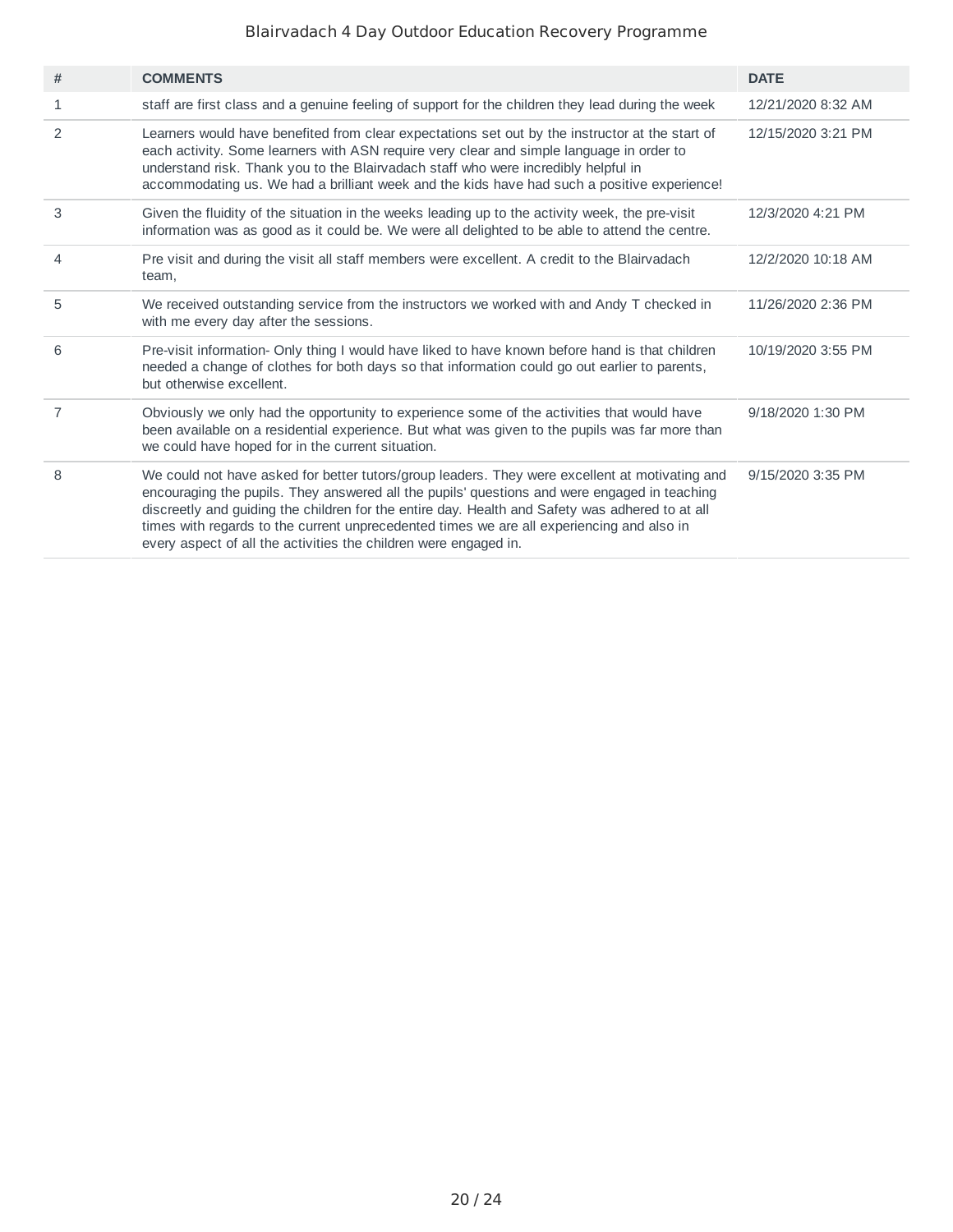Q7 This is a temporary programme to replace our residential experience while overnight visits are prohibited. If you have experience of our residential programme we would like you to compare the two experiences with regard to outcomes achieved. Please use the sliding scale to determine if you would prefer a residential or non residential experience in the future.



| <b>ANSWER CHOICES</b> |     | <b>AVERAGE NUMBER</b> | <b>TOTAL NUMBER</b> |     | <b>RESPONSES</b>    |    |
|-----------------------|-----|-----------------------|---------------------|-----|---------------------|----|
|                       |     | 81                    |                     | 893 |                     | 11 |
| Total Respondents: 11 |     |                       |                     |     |                     |    |
|                       |     |                       |                     |     |                     |    |
| $\#$                  |     |                       |                     |     | <b>DATE</b>         |    |
| $\mathbf{1}$          | 100 |                       |                     |     | 12/21/2020 8:32 AM  |    |
| 2                     | 29  |                       |                     |     | 12/15/2020 3:21 PM  |    |
| 3                     | 90  |                       |                     |     | 12/15/2020 12:43 PM |    |
| 4                     | 100 |                       |                     |     | 12/3/2020 4:21 PM   |    |
| 5                     | 80  |                       |                     |     | 12/2/2020 10:18 AM  |    |
| 6                     | 50  |                       |                     |     | 11/26/2020 5:38 PM  |    |
| $\overline{7}$        | 98  |                       |                     |     | 11/26/2020 2:36 PM  |    |
| 8                     | 100 |                       |                     |     | 10/19/2020 3:55 PM  |    |
| 9                     | 95  |                       |                     |     | 9/18/2020 1:30 PM   |    |
| 10                    | 80  |                       |                     |     | 9/15/2020 3:35 PM   |    |
| 11                    | 71  |                       |                     |     | 9/9/2020 11:45 AM   |    |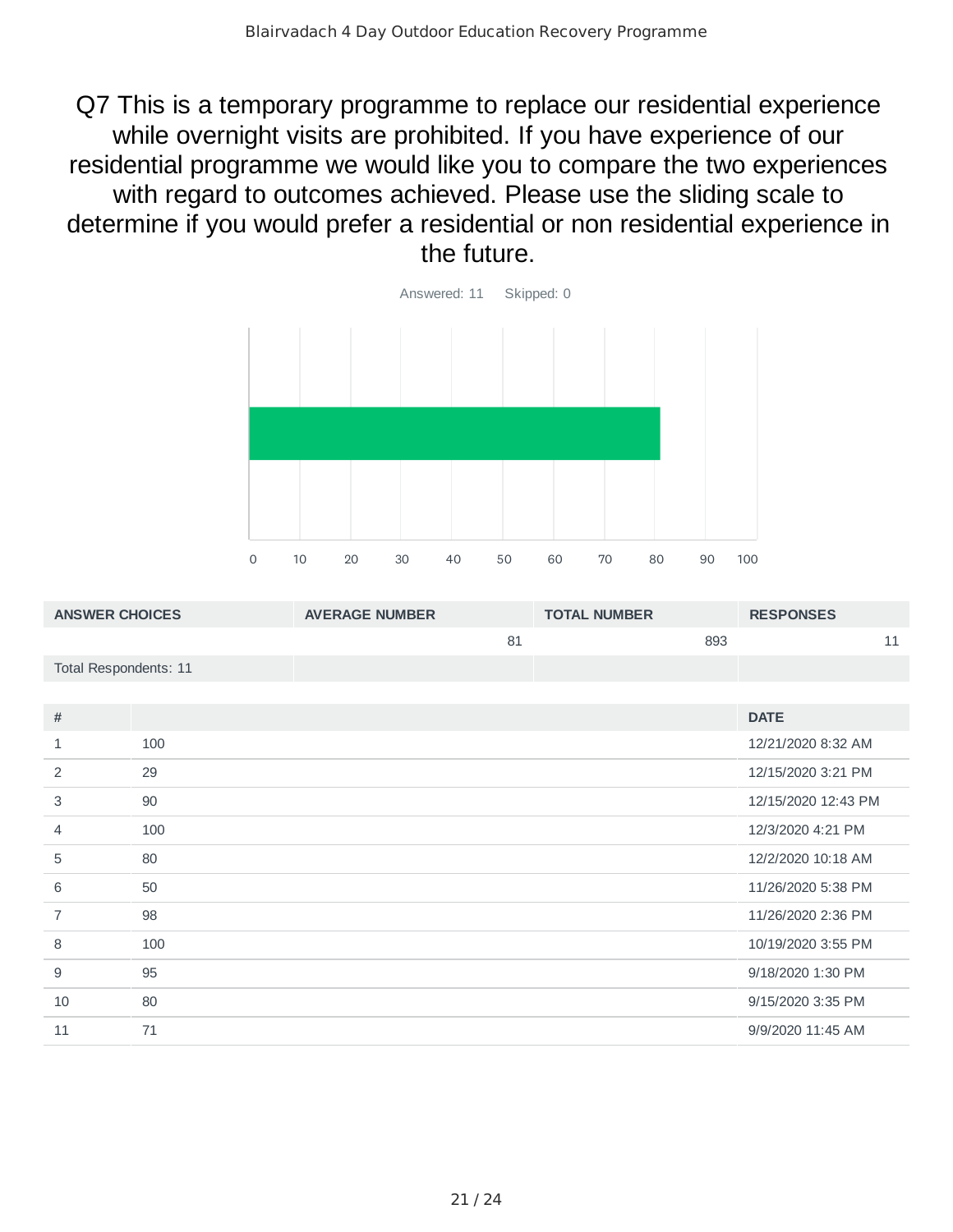### Q8 Please state any strengths in the course programme that your group undertook.

| #              | <b>RESPONSES</b>                                                                                                                                                                                                                                                                | <b>DATE</b>         |
|----------------|---------------------------------------------------------------------------------------------------------------------------------------------------------------------------------------------------------------------------------------------------------------------------------|---------------------|
| 1              | Strengths would simply be the opportunity to visit an outdoor centre outwith our local<br>environment - a rare treat and experience for the majority of our children                                                                                                            | 12/21/2020 8:32 AM  |
| 2              | The range of activities offered was excellent and the children were all encouraged to achieve.                                                                                                                                                                                  | 12/15/2020 3:21 PM  |
| 3              | High emphasis on communication and teamwork                                                                                                                                                                                                                                     | 12/15/2020 12:43 PM |
| 4              | The outstanding instructors, who, from the first moment engaged with and connected with our<br>young people are a major strength of the whole programme.                                                                                                                        | 12/3/2020 4:21 PM   |
| 5              | Increased self confidence, increased self esteem, increased team bonds.                                                                                                                                                                                                         | 12/2/2020 10:18 AM  |
| 6              | Self- esteem and teamwork were both things that I want to work on with my class and I have<br>already noticed an improvement!                                                                                                                                                   | 11/26/2020 5:38 PM  |
| $\overline{7}$ | The programme we undertook was ideal under the circumstances. It was great to work with the<br>instructors in local spaces. The activities were ones that we would struggle to offer the children<br>due to lack of expertise and equipment.                                    | 11/26/2020 2:36 PM  |
| 8              | Instructors were fantastic and informative. Children got the opportunity to experience new<br>activities, and activities were suitable for all.                                                                                                                                 | 10/19/2020 3:55 PM  |
| 9              | I think more pupils were more confident about taking part as they were not in the situation of<br>staying away from home. They were able to experience Cunnigar Loop which many of them<br>had not been to before and this would be easy for them to go to with their families. | 9/18/2020 1:30 PM   |
| 10             | Strengths in the programme were that a rapport was quickly built up between the group leaders<br>and the children. This was done through games and activities which created a bond, created<br>trust and established rules and guidelines.                                      | 9/15/2020 3:35 PM   |
| 11             | A great introduction prior to actually undertaking a full residential experience. Staff were<br>incredibly patient and encouraging.                                                                                                                                             | 9/9/2020 11:45 AM   |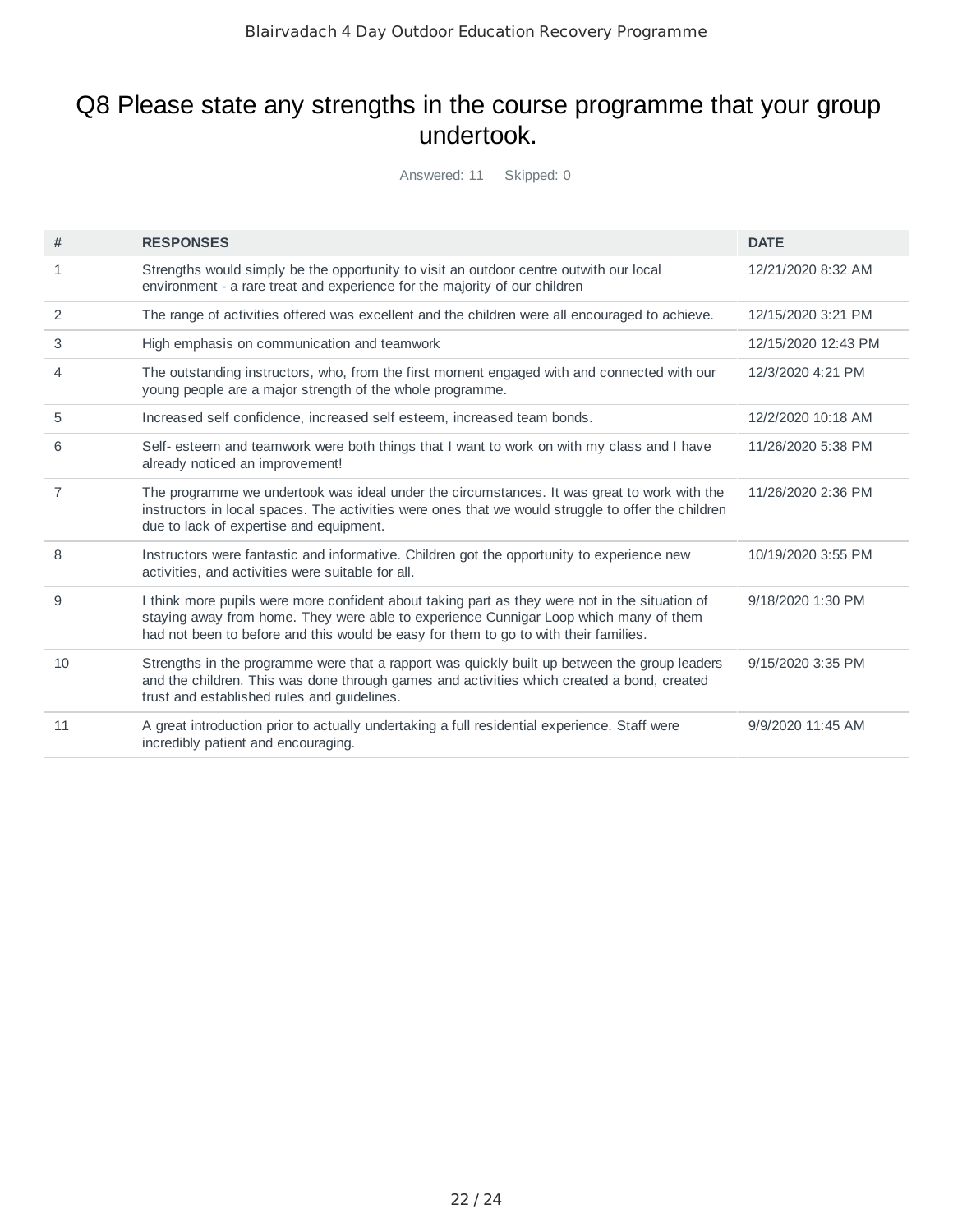## Q9 Please state any weaknesses in the course programme that your group undertook.

| #            | <b>RESPONSES</b>                                                                                                                                                                                                   | <b>DATE</b>         |
|--------------|--------------------------------------------------------------------------------------------------------------------------------------------------------------------------------------------------------------------|---------------------|
| $\mathbf{1}$ | Honest answer - none it was excellent example of blended learning to accommodate a need in<br>times where the residential experience wasn't possible - well done                                                   | 12/21/2020 8:32 AM  |
| 2            | Some of the activities would have benefited from clearer instruction from the outset.<br>particularly the ropes course and the gorge walk.                                                                         | 12/15/2020 3:21 PM  |
| 3            | none                                                                                                                                                                                                               | 12/15/2020 12:43 PM |
| 4            | Any 'weaknesses' are related to time. Two hours travel time is a huge chunk of the day.<br>Perhaps some schools might consider a later departure time if it meant they could fit in<br>another activity session.   | 12/3/2020 4:21 PM   |
| 5            | N/A                                                                                                                                                                                                                | 12/2/2020 10:18 AM  |
| 6            | A full week would have made it even better! One extra day at Blairvadach                                                                                                                                           | 11/26/2020 5:38 PM  |
| 7            | I don't feel there were any weaknesses. Under the current restrictions it was wonderful to be<br>able to offer the children a sense of normality and Coronavirus was forgotten for 4 days.                         | 11/26/2020 2:36 PM  |
| 8            | None Due to current circumstances outwith anyone's control, children unfortunately missed the<br>residential experience. This would have been great to further develop the children's skills. (eg<br>independence) | 10/19/2020 3:55 PM  |
| 9            | We didn't have that opportunity to have them away for the week and see how their<br>independence developed. They also dint get the range of activities that they would have done<br>during residential.            | 9/18/2020 1:30 PM   |
| 10           | I found no weaknesses evident on the days we attended.                                                                                                                                                             | 9/15/2020 3:35 PM   |
| 11           | None other than that we were unable to follow it up with a residential.                                                                                                                                            | 9/9/2020 11:45 AM   |